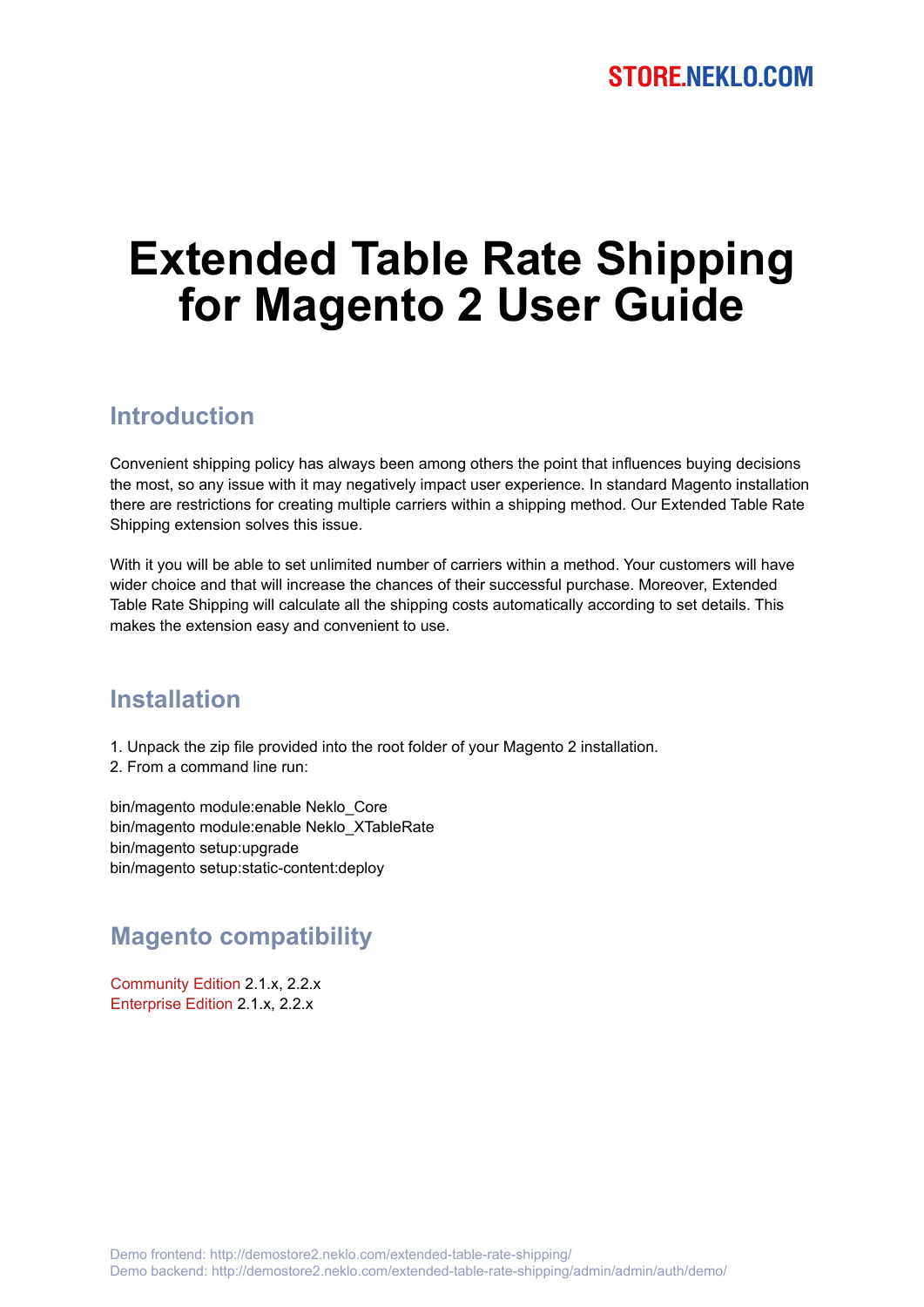# **STORE.NEKLO.COM**

## **Configuring the extension**

To set the shipping methods, log in the Admin panel and go to **Stores > Settings > Configuration > Sales > Shipping Methods > Table Rates**. To gain access to all the settings, choose the website you want to configure on **Store View**. You will see the following options:

- **1. Enabled** turns **Table Rates** on and off
- **2. Title, Method Name**, and **Free Shipping Method Name** are the titles of corresponded issues
- **3. Condition** means the condition under which the shipping methods are displayed. There may be a number of them, like these default conditions:
	- **• Weight vs. Destination** means the delivery options are displayed according to the weight of the package.
	- **• Price vs. Destination** means that price is the prevailing factor in shipping methods presentation.
	- **• # of Items vs. Destinations** means that the delivery display depends on the number of items in the user's cart.
- 4. With **Export** you can extract the present CSV file if there is any.
- **5. Import** lets you import the CSV file with all the rules and methods of shipping.

| $\bf{u}$                                  | Configuration             |                         |                                                                |                                               | <b>Save Config</b>   |
|-------------------------------------------|---------------------------|-------------------------|----------------------------------------------------------------|-----------------------------------------------|----------------------|
| Ø<br>DASHBOARD                            | <b>GENERAL</b>            | $\checkmark$            | <b>Flat Rate</b>                                               |                                               | $\odot$              |
| \$<br>SALES                               | <b>NEKLO</b>              | $\checkmark$            | <b>Free Shipping</b>                                           |                                               | $\odot$              |
| Ŵ<br>CATALOG                              | <b>CATALOG</b>            | $\checkmark$            | <b>Table Rates</b>                                             |                                               | ⊙                    |
| Å                                         | <b>CUSTOMERS</b>          | $\checkmark$            |                                                                |                                               |                      |
| <b>CUSTOMERS</b>                          | <b>SALES</b>              | $\widehat{\phantom{a}}$ | <b>Enabled</b><br>[website]                                    | Yes<br>$\blacktriangledown$                   | Use Default          |
| 19<br><b>MARKETING</b>                    | Sales                     |                         | <b>Title</b><br>[store view]                                   | <b>NEKLO Title</b>                            | Use Default          |
| $\boxdot$<br><b>CONTENT</b>               | Sales Emails              |                         | <b>Method Name</b><br>[store view]                             | Neklo Method                                  | Use Default          |
| ıl.<br><b>REPORTS</b>                     |                           |                         | <b>Free Shipping Method Name</b><br>[store view]               | Neklo Free Shipping Method                    | Use Default          |
| <b><i>IIII</i></b>                        | <b>PDF Print-outs</b>     |                         | Condition<br>[website]                                         | Price vs. Destination<br>$\blacktriangledown$ | Use Default          |
| <b>STORES</b><br>¤                        | Tax                       |                         | <b>Include Virtual Products in</b><br><b>Price Calculation</b> | Yes<br>$\overline{\mathbf{v}}$                | √ Use Default        |
| SYSTEM                                    | Checkout                  |                         | [website]<br><b>Export</b><br>[website]                        | <b>Export CSV</b>                             |                      |
| Ŷ<br><b>FIND PARTNERS</b><br>& EXTENSIONS | <b>Shipping Settings</b>  |                         | Import<br>[website]                                            | Choose File<br>File not selected              |                      |
|                                           | Multishipping<br>Settings |                         | <b>Calculate Handling Fee</b><br>[website]                     | Fixed                                         | <b>√</b> Use Default |
|                                           | <b>Shipping Methods</b>   |                         | <b>Handling Fee</b><br>[website]                               |                                               | <b>√</b> Use Default |

Demo frontend: http://demostore2.neklo.com/extended-table-rate-shipping/ Demo backend: http://demostore2.neklo.com/extended-table-rate-shipping/admin/admin/auth/demo/